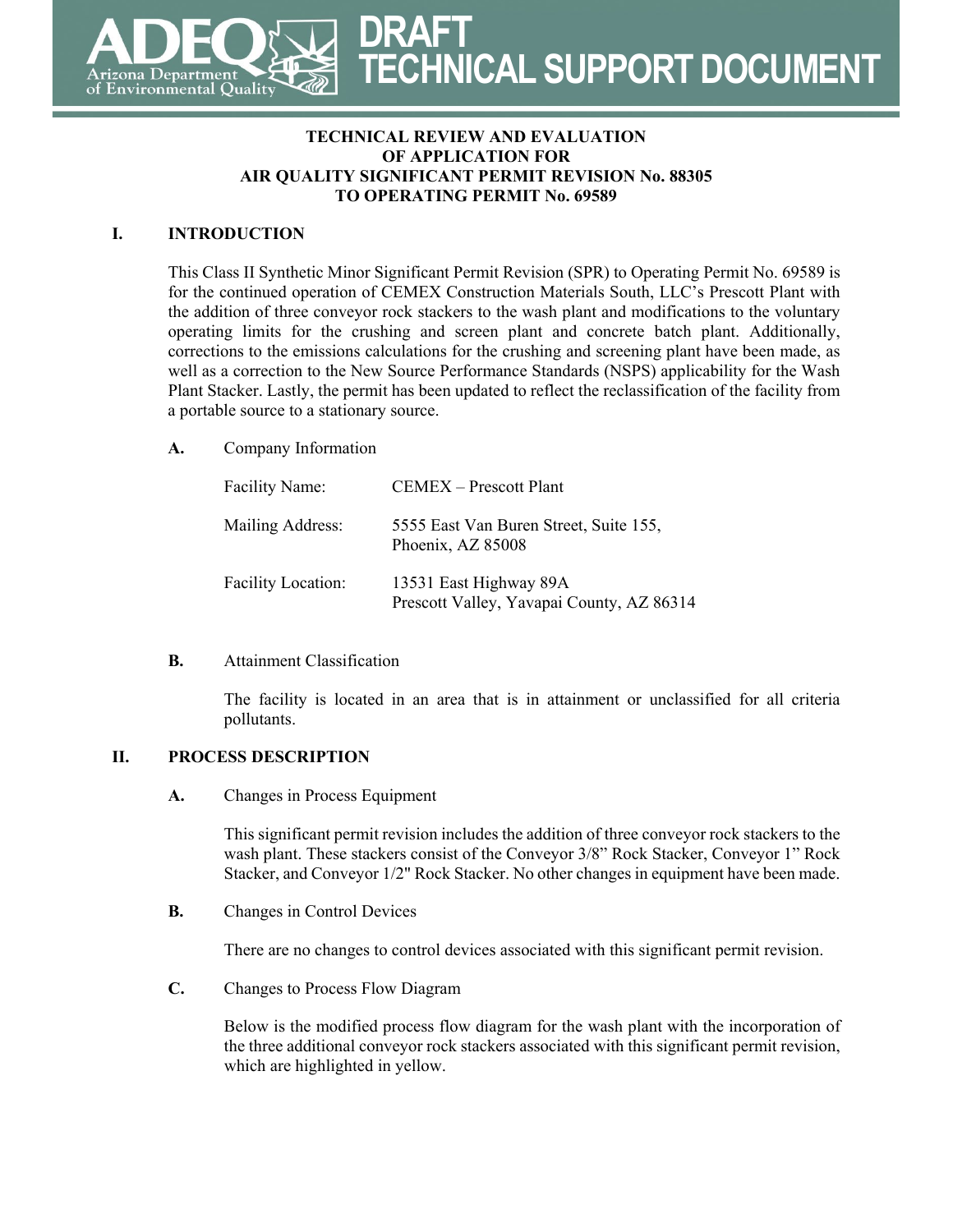

## **III. LEARNING SITE EVALUATION**

In accordance with ADEQ's Environmental Permits and Approvals near Learning Sites Policy, the Department is required to conduct an evaluation to determine if any nearby learning sites would be adversely impacted by the facility. Learning sites consist of all existing public schools, charter schools and private schools the K-12 level, and all planned sites for schools approved by the Arizona School Facilities Board. The learning sites policy was established to ensure that the protection of children at learning sites is considered before a permit approval is issued by ADEQ.

While this permit revision will result in increases in controlled emissions due to changes in the throughput limits, the increases are far below the permitting exemption thresholds as defined in A.A.C. R18-2-101.101. Therefore, a learning site evaluation was not applicable to this permit action.

## **IV. COMPLIANCE HISTORY**

### **A.** Compliance Status

At this point in the permit term, the Permittee has been required to submit annual compliance certification reports for three years. The Permittee has met this requirement each year, and no deficiencies were found during ADEQ's reviews of these reports. So far during this permit term no permit deviation or excess emissions reports have been submitted, no performance tests have been conducted, and no compliance schedules have been put in place for this facility.

The facility underwent a full inspection on July 24, 2018, which led to the issuance of a Notice of Opportunity to Correct Deficiencies (NOC) (Case Number 177075, discussed below in IV.B). The facility also underwent a full inspection on May 12, 2020 and a partial inspection in October 21, 2020, neither of which led to a formal enforcement action.

### **B.** Case Number 177075

During the full inspection on July 24, 2018, visible emissions were observed from the jaw crusher at the crushing and screening plant. The Permittee stated that the emissions were originating from the conveyor belt under the jaw crusher, and that the height on the spray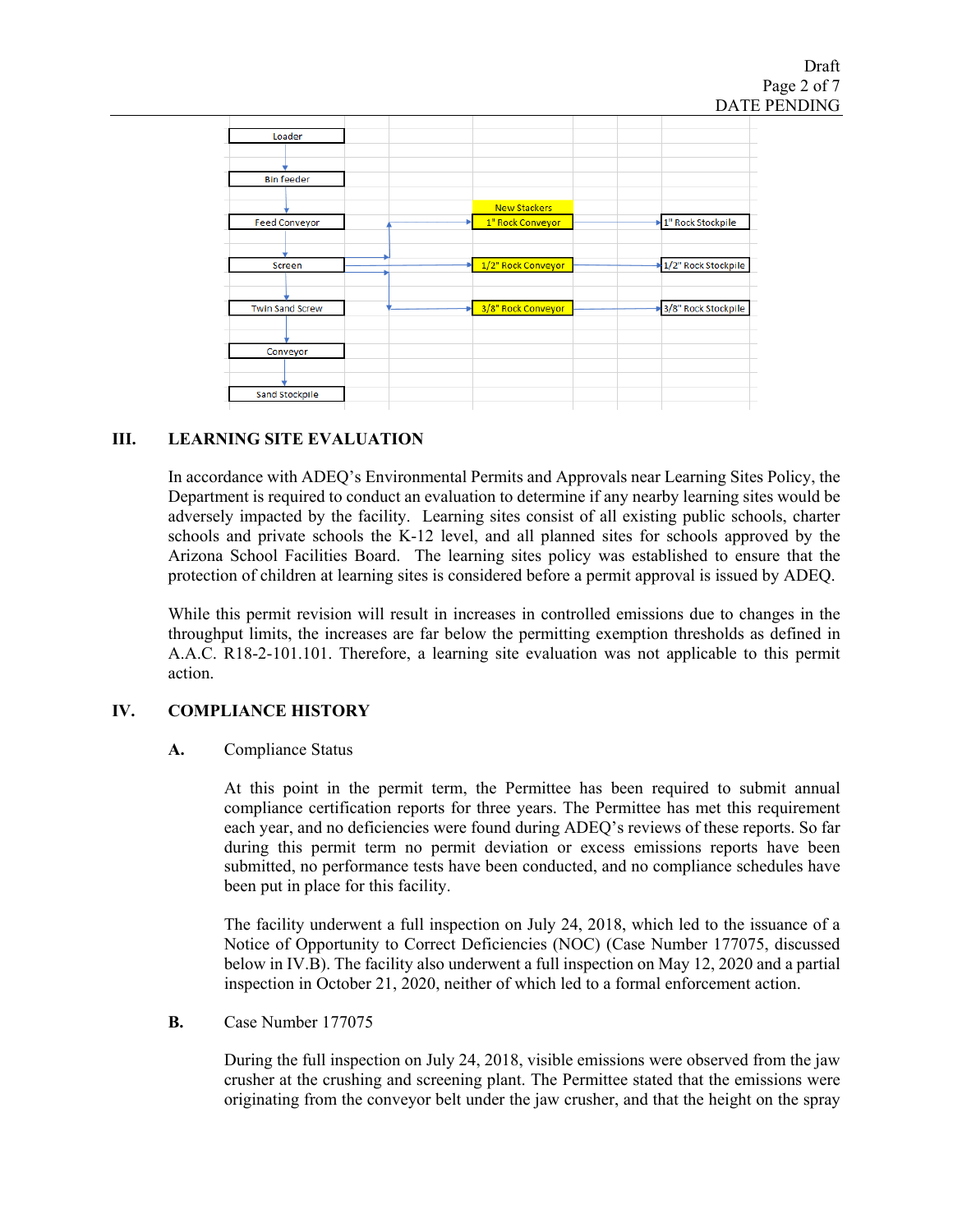bar used to control visible emissions from this source needed to be adjusted. The Permittee also stated that burlap curtains needed to be installed to further control emissions. An NOC was issued in the field with the requirement that the Permittee provide photographic documentation that the water spray bar height had been adjusted and burlap curtains had been installed. ADEQ received responses from the Permittee on July 25 and August 2, 2018, and the NOC was closed on August 9, 2018.

## **V. CHANGE IN EMISSIONS**

Changes in emissions associated with this revision are from the crushing and screening plant and concrete batch plant. There are no new emissions associated with the addition of the three conveyor stackers to the wash plant as it is a wet process. There are also no changes in emissions from the engine, boiler, or fugitive sources.

## **A.** Corrections to Crushing and Screening Plant Calculations

Pollutants associated with emissions from the crushing and screening plant are particulate matter (PM), particulate matter with less than 10 μm nominal aerodynamic diameter  $(PM_{10})$ , and particulate matter with less than 2.5  $\mu$ m nominal aerodynamic diameter  $(PM_{2.5})$ . Previous calculations for Permit No. 69589 for the crushing and screening plant were based on the hourly capacity of each individual piece of equipment and did not account for the voluntary daily throughput limit on the plant that is in the permit. The calculations have been corrected with this revision to incorporate the permitted daily throughout limit on the crushing and screening plant. For pieces of equipment where the daily throughput limit exceeded the equipment's daily capacity, the daily capacity was used as the maximum throughput limit. These corrections led to decreases in potential uncontrolled and controlled PM,  $PM_{10}$ , and  $PM_{2.5}$  emissions. Changes in the facility's potential-to-emit (PTE) due to these corrections are presented in Table 2.

|                  | <b>Emissions from 69589</b> |                   | <b>Change in Emissions</b> |                   | <b>Corrected Emissions from</b><br>69589 |                   |
|------------------|-----------------------------|-------------------|----------------------------|-------------------|------------------------------------------|-------------------|
| <b>Pollutant</b> | Uncontrolled                | <b>Controlled</b> | <b>Uncontrolled</b>        | <b>Controlled</b> | <b>Uncontrolled</b>                      | <b>Controlled</b> |
| PM               | 731.48                      | 26.62             | $-526.41$                  | $-10.56$          | 205.07                                   | 16.06             |
| $PM_{10}$        | 312.94                      | 11.75             | $-226.06$                  | $-4.29$           | 86.88                                    | 7.46              |
| $PM_{2.5}$       | 48.27                       | 3.12              | $-33.93$                   | $-0.75$           | 14.34                                    | 2.37              |
| CO               | 5.21                        | 5.21              | 0.00                       | 0.00              | 5.21                                     | 5.21              |
| NO <sub>X</sub>  | 21.87                       | 21.87             | 0.00                       | 0.00              | 21.87                                    | 21.87             |
| SO <sub>2</sub>  | 0.01                        | 0.01              | 0.00                       | 0.00              | 0.01                                     | 0.01              |
| <b>VOC</b>       | 1.74                        | 1.74              | 0.00                       | 0.00              | 1.74                                     | 1.74              |

| Table 1: Corrections to Permit No. 69589 PTE (tpy) |  |  |
|----------------------------------------------------|--|--|
|----------------------------------------------------|--|--|

### **B.** Changes in Voluntary Daily Throughput Limits

With this revision, the voluntary throughput limit was increased from 5,500 tons per day to 8,700 tons per day for the crushing and screening plant, and decreased from 5,760 cubic yards per day to 3,000 cubic yards per day for the concrete batch plant. Pollutants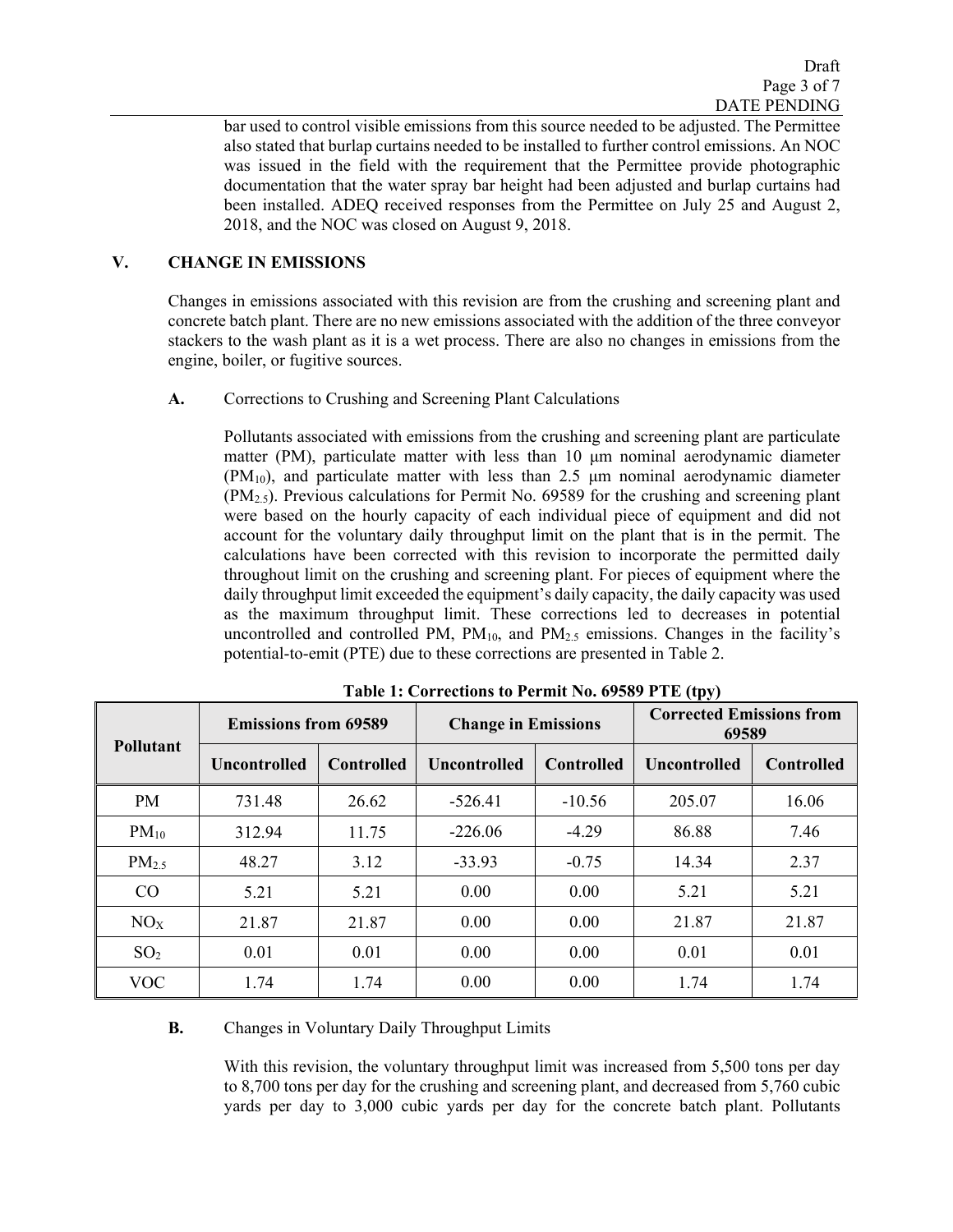associated with emissions from the crushing and screening plant and concrete batch plant are particulate matter (PM), particulate matter with less than 10 μm nominal aerodynamic diameter  $(PM_{10})$ , and particulate matter with less than 2.5  $\mu$ m nominal aerodynamic diameter  $(PM<sub>2.5</sub>)$ . Daily potential emissions were calculated by multiplying the daily throughout limit (or maximum daily capacity, as described earlier) in tons per day by the emissions factor in pounds of pollutant per ton. Annual emissions were then calculated by multiplying the daily potential emissions by 365 days per year and converting pounds to tons. Both potential uncontrolled and controlled emissions were calculated using the uncontrolled and controlled emissions factors associated with each piece of equipment. Emissions factors were derived from the United States Environmental Protection Agency's AP-42: Fifth Edition Compilation of Emissions Factors, Volume 1: Stationary Point and Area Sources (AP-42). There were no changes in estimated emissions factors associated with this permit revision.

The changes in the throughput limits caused increases in the potential controlled PM, PM<sub>10</sub>, and  $PM_{2.5}$  emissions and decreases in the potential uncontrolled PM,  $PM_{10}$ , and  $PM_{2.5}$ emissions over the corrected emissions from 69589. Increases in controlled emissions were below the permitting exemption threshold and therefore do not trigger minor new source review (minor NSR). The changes in the facility's potential-to-emit (PTE) for controlled emissions are shown in Table 3. Potential controlled emissions remain below major thresholds, therefore the facility is still classified as a Class II Synthetic Minor. Changes in the facility's potential uncontrolled emissions are shown in Table 4. Table 5 shows the changes in emissions that can be attributed to each of the processes affected by the change in throughput limits. Decreases in emissions are shown for the concrete batch plant due to the decrease in its throughput limit, and increases in emissions are shown for the crushing and screening plant due to the increase in its throughput limit.

| <b>Pollutant</b>  | <b>Corrected</b><br><b>Controlled</b><br><b>Emissions</b><br>from<br>69589 | 0<br>Change in<br><b>Controlled</b><br><b>Emissions</b> | <b>Updated</b><br><b>Controlled</b><br><b>Emissions</b> | Permitting<br><b>Exemption</b><br><b>Threshold</b> | . . <i>. .</i><br><b>Minor NSR</b><br><b>Triggered?</b> |
|-------------------|----------------------------------------------------------------------------|---------------------------------------------------------|---------------------------------------------------------|----------------------------------------------------|---------------------------------------------------------|
| <b>PM</b>         | 16.06                                                                      | 3.00                                                    | 19.05                                                   | N/A                                                | N/A                                                     |
| $PM_{10}$         | 7.46                                                                       | 1.27                                                    | 8.73                                                    | 7.5                                                | No                                                      |
| PM <sub>2.5</sub> | 2.37                                                                       | 0.18                                                    | 2.54                                                    | 5                                                  | No                                                      |
| CO                | 5.21                                                                       | 0.00                                                    | 5.21                                                    | 50                                                 | No                                                      |
| NO <sub>X</sub>   | 21.87                                                                      | 0.00                                                    | 21.87                                                   | 20                                                 | No                                                      |
| SO <sub>2</sub>   | 0.01                                                                       | 0.00                                                    | 0.01                                                    | 20                                                 | No                                                      |
| <b>VOC</b>        | 1.74                                                                       | 0.00                                                    | 1.74                                                    | 20                                                 | No                                                      |

**Table 3: Changes to Permit No. 69589 Corrected PTE (tpy)**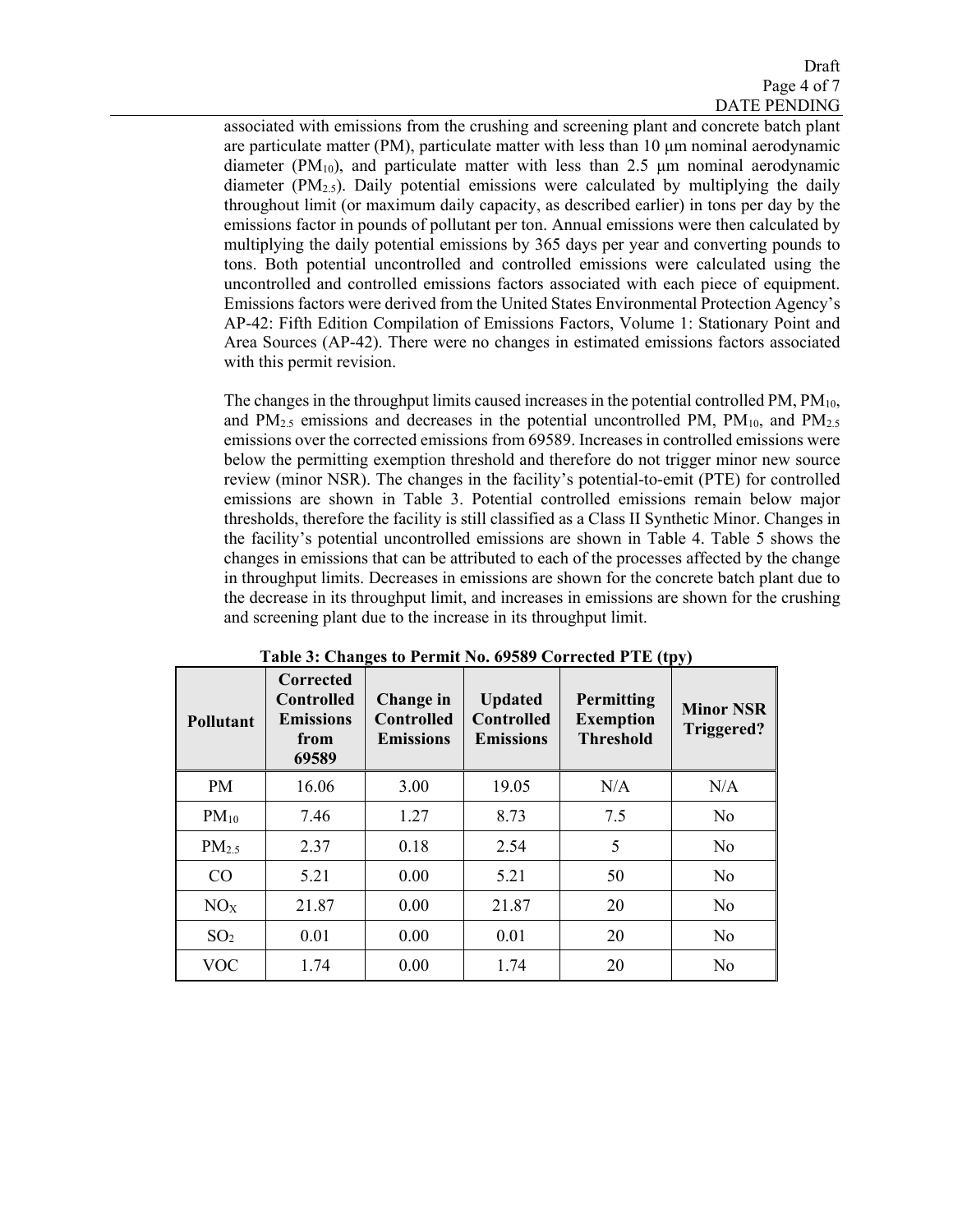|  |  |  |  | Table 4: Changes to Permit No. 69589 Corrected Uncontrolled Emissions (tpy) |  |
|--|--|--|--|-----------------------------------------------------------------------------|--|
|--|--|--|--|-----------------------------------------------------------------------------|--|

| <b>Pollutant</b> | <b>Corrected</b><br>Uncontrolled<br><b>Emissions</b><br>from 69589 | Change in<br><b>Uncontrolled</b><br><b>Emissions</b> | <b>Updated</b><br>Uncontrolled<br><b>Emissions</b> |
|------------------|--------------------------------------------------------------------|------------------------------------------------------|----------------------------------------------------|
| <b>PM</b>        | 205.07                                                             | $-24.78$                                             | 180.30                                             |
| $PM_{10}$        | 86.88                                                              | $-12.53$                                             | 74.36                                              |
| $PM_{2.5}$       | 14.34                                                              | $-1.87$                                              | 12.47                                              |
| CO               | 5.21                                                               | 0.00                                                 | 5.21                                               |
| NO <sub>x</sub>  | 21.87                                                              | 0.00                                                 | 21.87                                              |
| SO <sub>2</sub>  | 0.01                                                               | 0.00                                                 | 0.01                                               |
| VOC              | 1.74                                                               | 0.00                                                 | 1.74                                               |

**Table 5. Change in Emissions by Process**

| <b>Pollutant</b>  | <b>Decreases in Emissions due</b><br>to Decreased Throughput<br><b>Rate at Concrete Batch</b><br><b>Plant</b> |                   | <b>Increases in Emissions due</b><br>to Increased Throughput<br><b>Rate at Crushing and</b><br><b>Screening Plant</b> |                   | <b>Net Change in Emissions</b> |                   |
|-------------------|---------------------------------------------------------------------------------------------------------------|-------------------|-----------------------------------------------------------------------------------------------------------------------|-------------------|--------------------------------|-------------------|
|                   | <b>Uncontrolled</b>                                                                                           | <b>Controlled</b> | <b>Uncontrolled</b>                                                                                                   | <b>Controlled</b> | <b>Uncontrolled</b>            | <b>Controlled</b> |
| <b>PM</b>         | $-55.99$                                                                                                      | $-1.38$           | 31.21                                                                                                                 | 4.38              | $-24.78$                       | 3.00              |
| $PM_{10}$         | $-24.78$                                                                                                      | $-0.55$           | 12.26                                                                                                                 | 1.82              | $-12.53$                       | 1.27              |
| PM <sub>2.5</sub> | $-3.72$                                                                                                       | $-0.08$           | 1.84                                                                                                                  | 0.26              | $-1.87$                        | 0.18              |

#### **VI. VOLUNTARILY ACCEPTED EMISSION LIMITATIONS AND STANDARDS**

The permit contains voluntary daily throughput limitations in order for the facility's controlled PTE to remain below major source thresholds. With this revision the voluntary throughput limits were increased from 5,500 tons per day to 8,700 tons per day for the crushing and screening plant, and decreased from 5,760 cubic yards per day to 3,000 cubic yards per day for the concrete batch plant. With these changes, the potential controlled emissions remain below major thresholds, therefore the facility is still classified as a Class II Synthetic Minor

### **VII. APPLICABLE REGULATIONS**

There are no changes to applicable regulations associated with the modifications in voluntary daily throughput limitations or corrections to the emissions calculations for the crushing and screening plant. The three additional rock conveyor stackers (Conveyor 3/8" Rock Stacker, Conveyor 1" Rock Stacker, and Conveyor 1/2" Rock Stacker) are not subject to any NSPS requirements in 40 CFR 60 Subpart OOO for Nonmetallic Mineral Processing Plants as they meet the definition of wet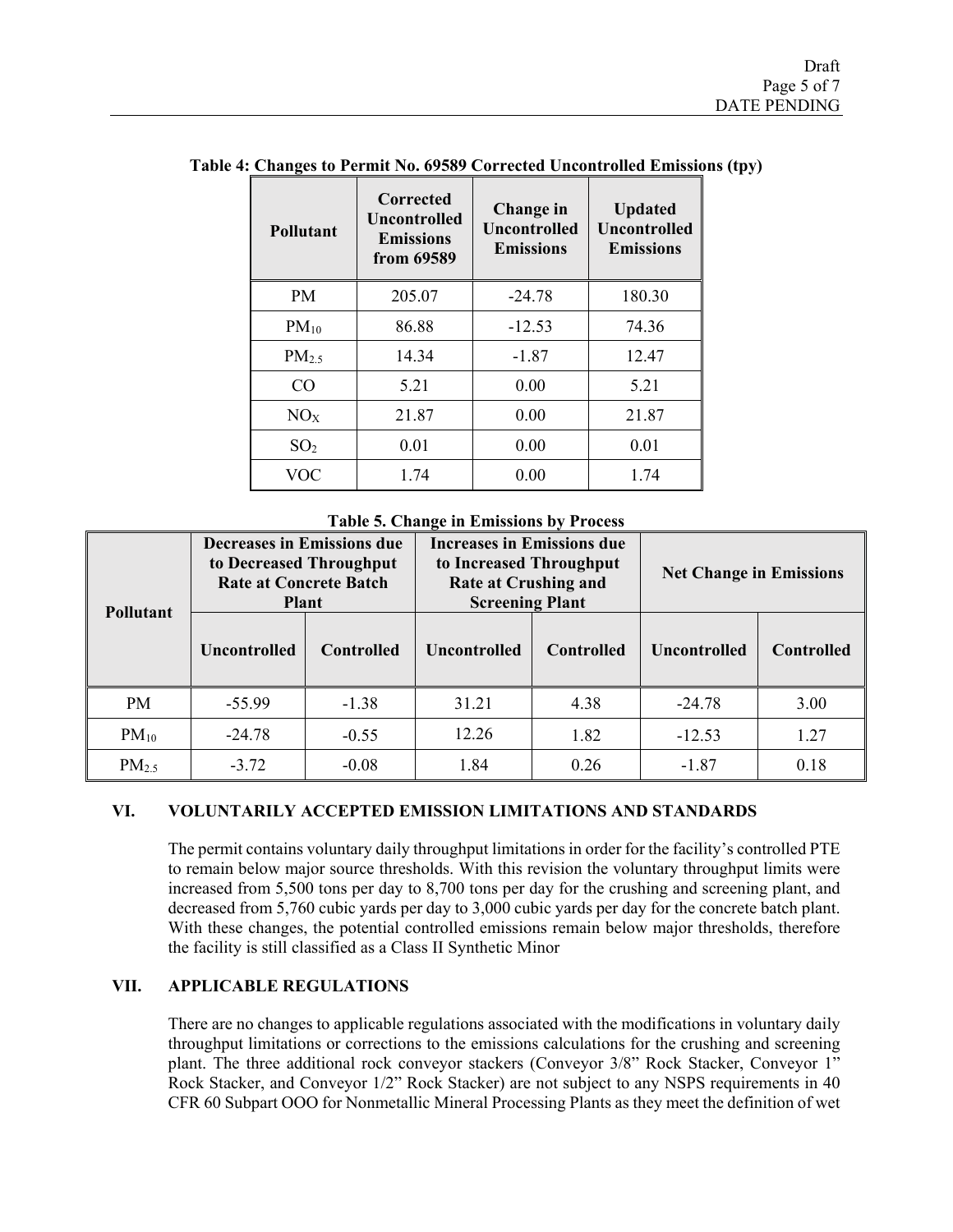Draft Page 6 of 7 DATE PENDING

materials processing operations, to which Subpart OOO requirements do not apply. Similarly, the Wash Plant Stacker, which previously was written in the permit as being subject to Subpart OOO, does not have any applicable NSPS requirements as it also meets the definition of wet materials processing operations. Instead, these four wash plant conveyor rock stackers are subject to requirements in A.A.C. R18-2-722 for Existing Gravel or Crushed Stone Processing Plants, found in Section III or Attachment "B" of the permit.

Lastly, the definition of portable source found in A.A.C. R18-2-101.109 is "any stationary source that is capable of being operated at more than one location." The Permittee has demonstrated that the facility is not capable of being operated in more than one location. Therefore, the requirements for portable sources found in A.A.C. R18-2-324 do not apply to this facility and have been removed from the permit. The facility also meets the definition of a "fixed plant" in 40 CFR 60.671, but this did not necessitate any changes to the permit.

| Unit & year         | <b>Control Device</b> | Rule          | <b>Discussion</b>                     |
|---------------------|-----------------------|---------------|---------------------------------------|
| Wash Plant Conveyor | Wet Suppression       | A.A.C. R18-2- | Standards of Performance for Existing |
| Rock Stackers -     | System                | 722           | Gravel or Crushed Stone Processing    |
| Manufacture Date    |                       |               | Plants. These requirements apply to   |
| Unknown             |                       |               | stackers that are not subject to NSPS |
|                     |                       |               | requirements.                         |

## **Table 6: Changes in Applicable Regulations**

## **VIII. PREVIOUS PERMIT REVISIONS AND CONDITIONS**

**A.** Previous Permit Revisions

No other permit revisions have been made to Permit No. 69589 prior to this revision.

**B.** Changes to Current Revision

Table 7 addresses the changes made to the sections and conditions from Permit No. 69589:

| <b>Section</b>                       |              | <b>Determination</b> |                | <b>Comments</b>                                                                                                                                                                                 |
|--------------------------------------|--------------|----------------------|----------------|-------------------------------------------------------------------------------------------------------------------------------------------------------------------------------------------------|
| No.                                  | <b>Added</b> | <b>Revised</b>       | <b>Deleted</b> |                                                                                                                                                                                                 |
| Att. "B"<br>Section<br>I.B.4 and $5$ |              | X                    |                | Facility Wide Requirements - Operational Limitations:<br>Revised to reflect the new voluntary daily throughput<br>limitations for the crushing and screening plant and<br>concrete batch plant. |
| Att " $B$ "<br>Section X             |              |                      | X              | Conditions Specific to Portable Sources:<br>This section has been removed to reflect the<br>reclassification of the facility from a portable source to a<br>stationary source.                  |
| Att. " $C$ "                         |              | X                    |                | Equipment List:<br>Revised to include the three additional wash plant<br>conveyor rock stackers. NSPS/NESHAP applicability for<br>Wash Plant Stacker corrected to "N/A"                         |

**Table 7: Changes to Previous Permit Conditions**